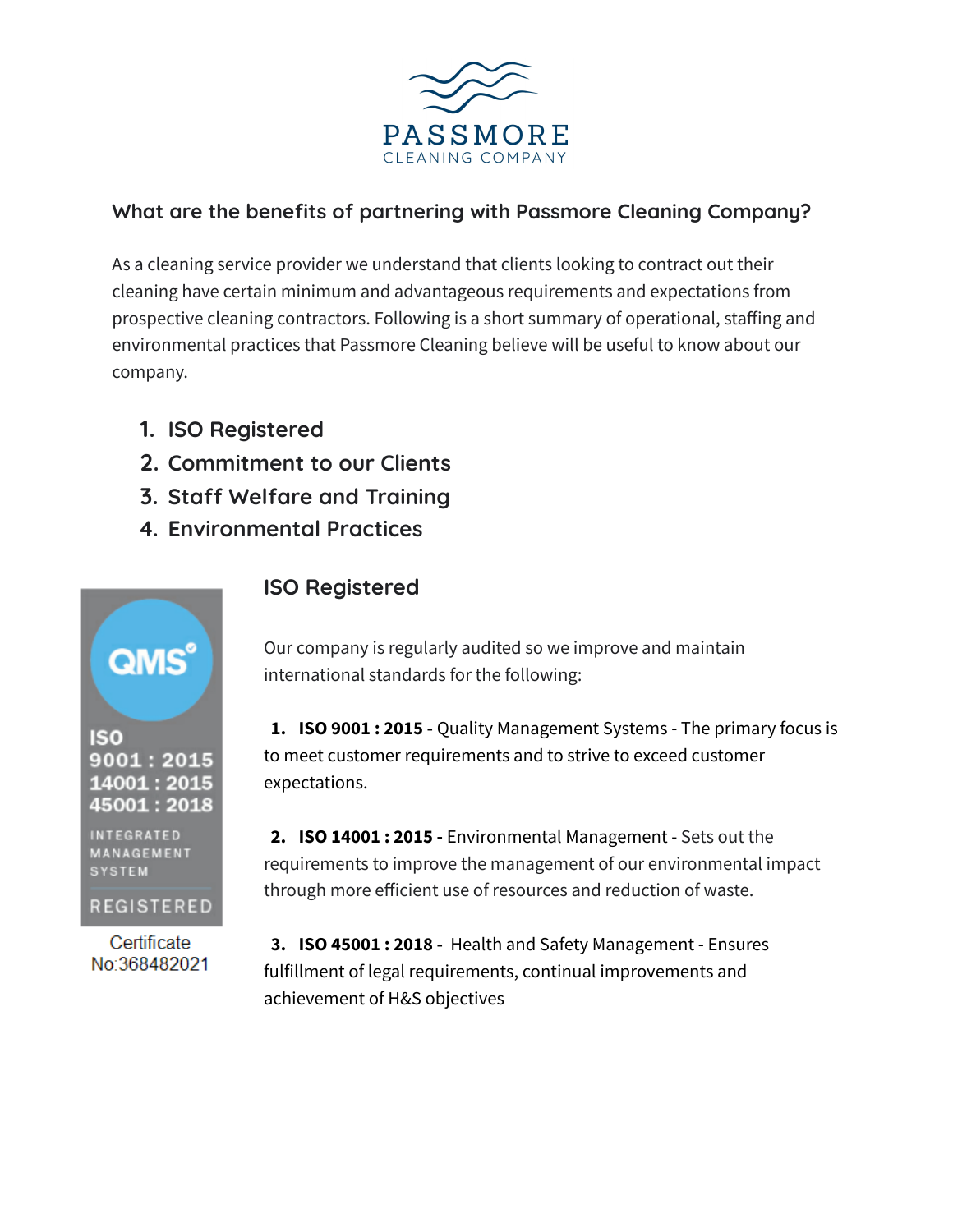

#### **Our Commitment to our Clients**

- **1. Feedback Driven -** We will always give 100% to make sure you are happy with our cleaning services. With friendly, open and regular communication, we always check in with our clients and ask for any feedback, good and bad. So, if we have missed something then we will put it right straight away, no quibbling or quarrels. We want you to feel comfortable with talking to us and confident you are in good hands.
- **2. Quality Control Checks -** As well as daily checks performed by our team, throughout the year our client's sites are routinely visited by upper management to ensure the job is being kept to our expected high standard. The quality of cleaning is recorded and any underperformance we find, no matter how minor, will be adjusted immediately.
- **3. Tailored Cleaning Contract -** We create site-specific cleaning schedules for all clients based on their requests, business needs and expectations. This ensures consistency and can be reviewed and adjusted at any time. The schedule is also shared digitally with the contracted cleaners and is immediately accessible to them.
- **4. COSHH Compliant -** Our company follows the legal H&S guidelines and measures required when working in the commercial cleaning industry. Our strict COSHH practices are regularly reviewed and all staff are trained in a variety of H&S courses to prepare and educate them in H&S law.
- **5. Reliable, Local and Friendly Team -** Our team is always on-hand and willing to help. With offices in the heart of Falmouth - we respond to any requests with proactiveness should you need to contact us or need emergency assistance.
- **6. CHAS and SMAS Registered -** SMAS Worksafe is a leading SSIP member scheme providing trusted health and safety accreditation to businesses across the UK. CHAS helps clients (buyers) and contractors (suppliers) ensure compliance across the different areas of risk management, and mitigate risks across the supply chain.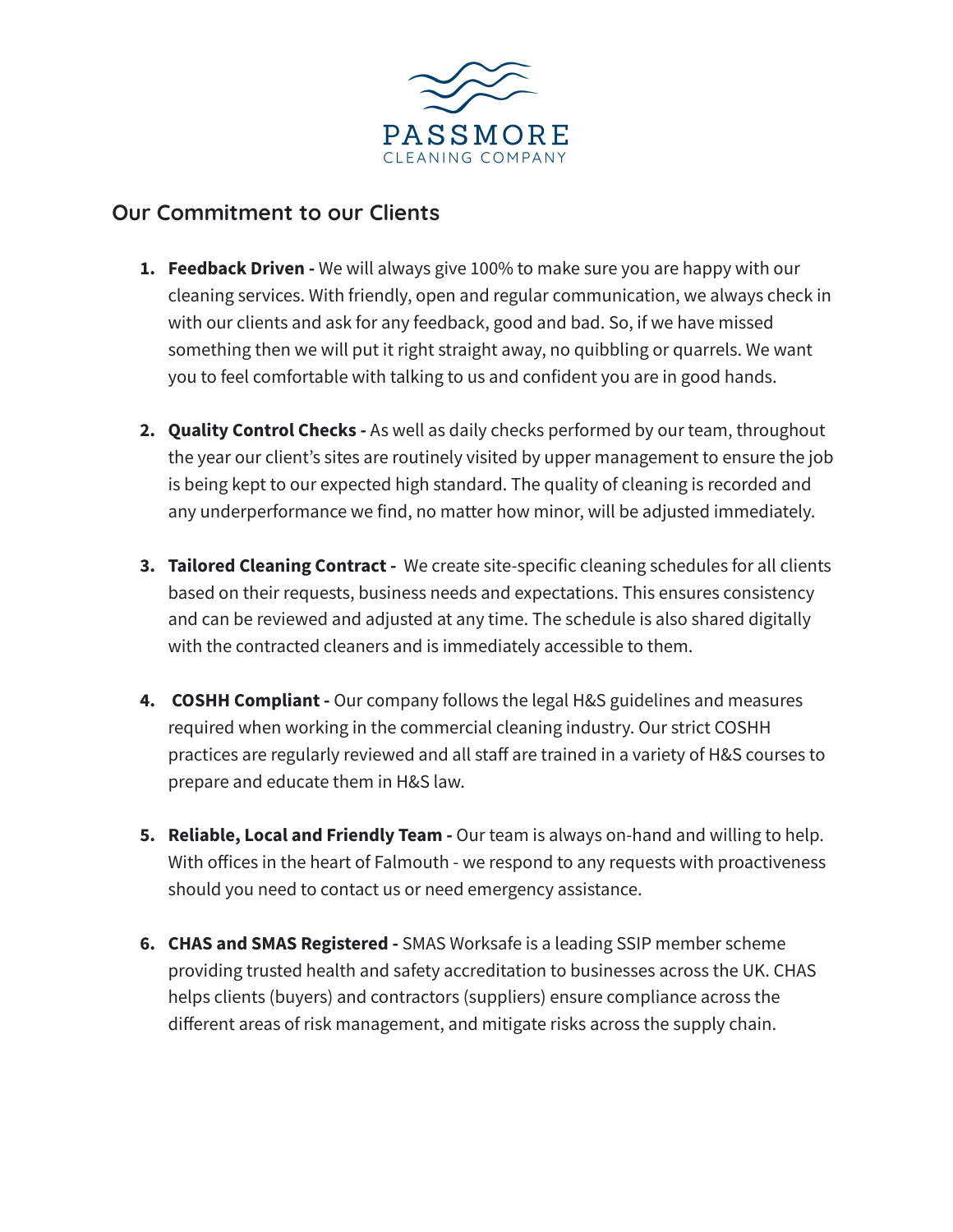

# **Our Staff Welfare and Training**

- **1. Accredited Living Wage Employer -** As the cost of living goes up so do our staff's wages. We are committed to paying our staff a decent rate. The real Living Wage is the only UK wage rate that is voluntarily paid by almost 9,000 UK businesses who believe their staff deserve a wage which meets everyday needs.
- **2. BUPA Employee Assistance Programme -** Each staff member has free access to BUPA's Healthy Minds service. A confidential chat service that offers both emotional support and practical living information 24hrs a day.
- **3. Qualified in Health and Safety Courses -** To best equip our staff with the tools and knowledge needed to perform their job as safely as possible, each staff member is assigned mandatory courses. On completion of these everyone is awarded £40 and gains qualifications. On top of this a wide variety of courses are available (free of charge) for any member of staff who wish to broaden and build upon their education and qualifications.
- **4. Comprehensive support when on-site** When onsite, our team has immediate access to specific cleaning schedules, site-files and health and safety documentation. This has had great feedback from the staff and means they can easily access anything that is either slipped their mind or covering an unknown site.
- **5. Regular Check-in calls -** Additionally to formal probation reviews and annual reviews we personally call our staff on a regular basis to make sure they are happy with their current work. It is good for communication and to gauge the mental state of our employees.
- **6. Work/Company Feedback -** Our management team are approachable and create an environment where feedback on both management and day to day operations is encouraged. This gives our employees a voice and lets them know their opinions and ideas are taken seriously.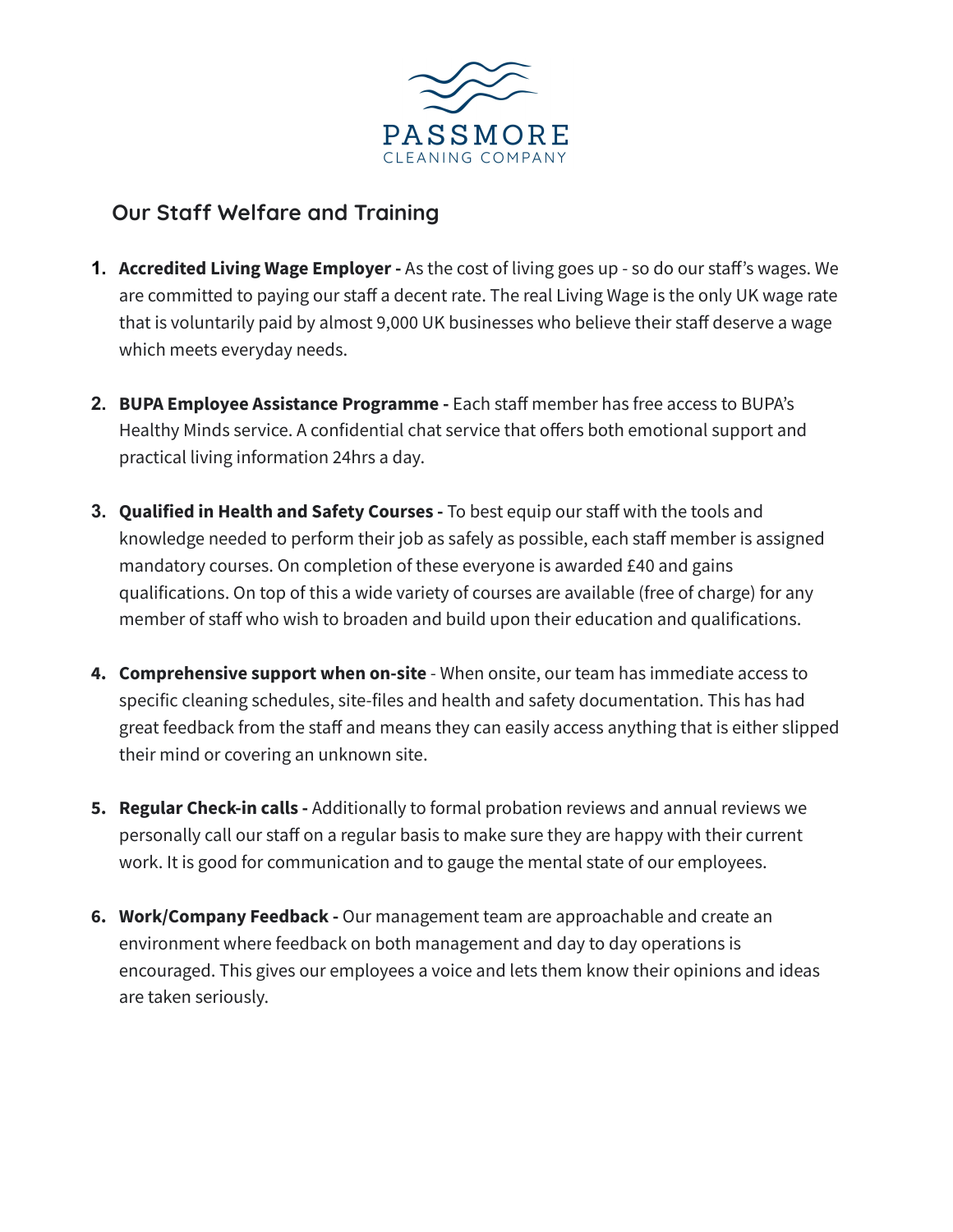

### **Our Environmental Practices**

As a company we are active in both awareness and how we can continually improve our impact on the environment. Following are a few examples of what we are currently doing and also, future plans.

- **1. ISO 14001 Certified** an internationally agreed standard that sets out the requirements for an environmental management system. It helps us to improve our environmental impact through more efficient use of resources and reduction of waste. We are audited regularly and are continually improving our operations.
- **2. Jangro Enviro Range Cleaning Products** The main benefit is dramatically reducing single use plastic products. 1litre concentrate = 100 bottles which are refillable. The Enviro range of chemicals has been formulated to ensure the impact is kept to an absolute minimum and has been designed to comply with all current European Regulations concerning biodegradability and the preservation of the environment.

There are various schemes used in Europe to determine environmental impact but none takes account of all of the relevant factors. For this reason, a unique system has been devised for assessing the overall environmental impact of a product taking into account the formulation, manufacture, use and disposal of the product. This scheme is called the 'Wright Environmental Impact Rating' (W.E.I.R). The main cleaning products we use do have this certification.

Furthermore, we have cut our use of bleach to an absolute minimum but have been unable to completely get rid of it. We are actively researching an alternative. Furthermore, if you wish for bleach not to be used on your contract we won't use it.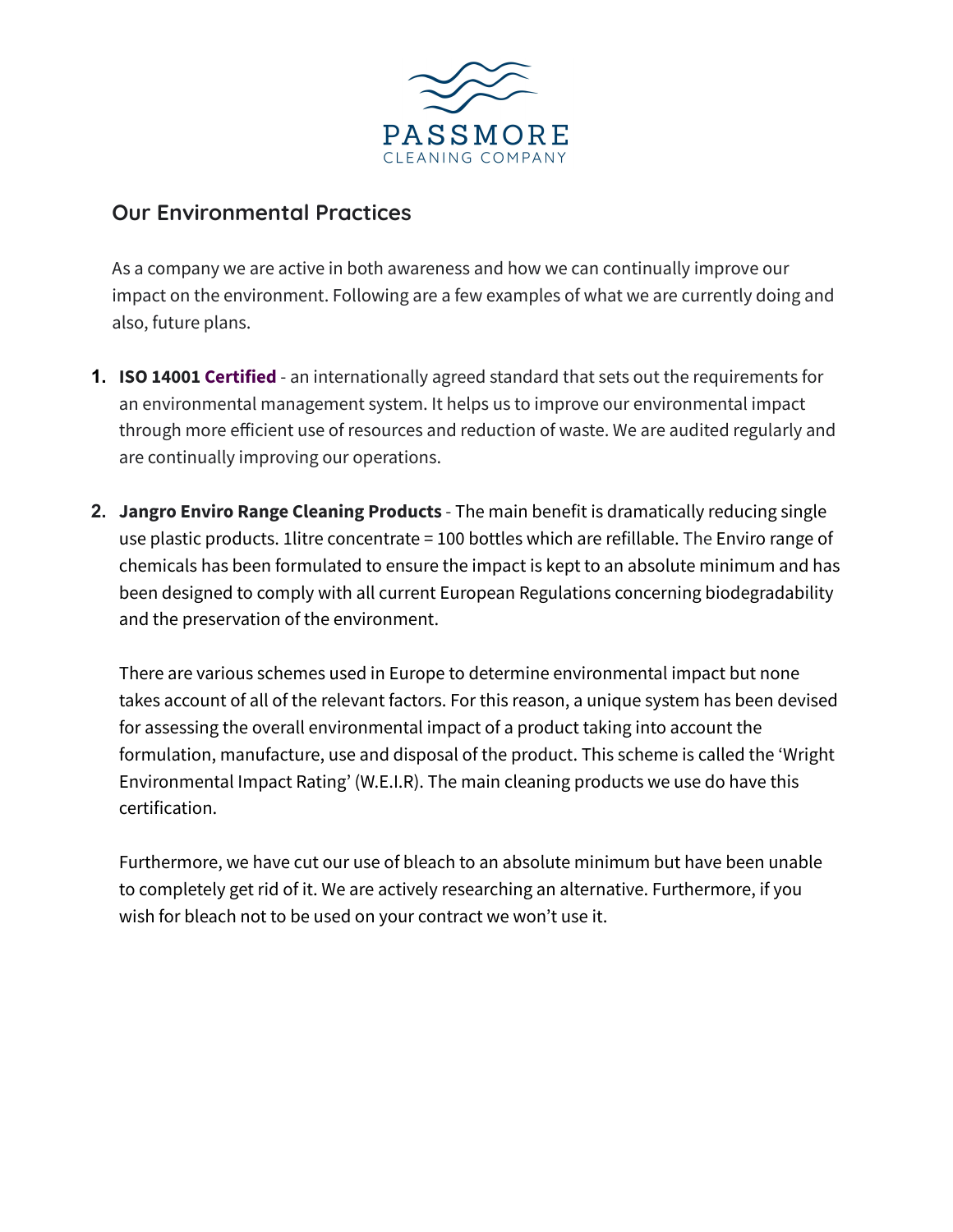

- **3. Environmental Specific Training -** As well as daily cleaning training and practices, our staff are qualified in a comprehensive 'Environmental Awareness For Employees' training course which is included in mandatory training. This includes:
	- a. Awareness and management Environmental aspects and impacts
	- b. Air including the 'greenhouse' effect and pollution
	- c. Water including resources and pollution
	- d. Land including pollution, landfill and waste
	- e. Controlling environmental impacts, including energy efficiency and water conservation
	- f. Additional environmental considerations
- **4. Environmentally Conscious Cleaning Practices and Methods** In one to one training we highlight to our staff about being conscious about the ways they clean - including but not limited to:
	- a. Use of micro-fibre COSHH coded cloths all cloths are washed and reused drastically reducing single use products that are often found in the cleaning industry.
	- b. Use of water/products (keep it to a necessary amount no excessive use)
	- c. Use of bin liners (Not to replace a liner unless absolutely necessary transfer the waste to a single bag instead.)
	- d. Bleach is not to be used without permission from management
	- e. All staff aware of why the Jangro products are important
- **5. Company Vehicles** It is policy for our company van to be driven on ECO mode at all times. In the future we will be looking into an electric fleet when the cost is achievable for the company.
- **6. 71% of our cleaning team are non-drivers** and use either public transport or walk to work. We actively encourage car sharing and cycling to work. Furthermore, we actively employ locally to our contracts locations to reduce travel time significantly.
- **7. Paperless Operations** Our company has been operating using digital solutions since Passmore Cleaning started. Using digital quotes, payments, secure cloud-based systems to communicate cleaning standards and site information to staff and customers.